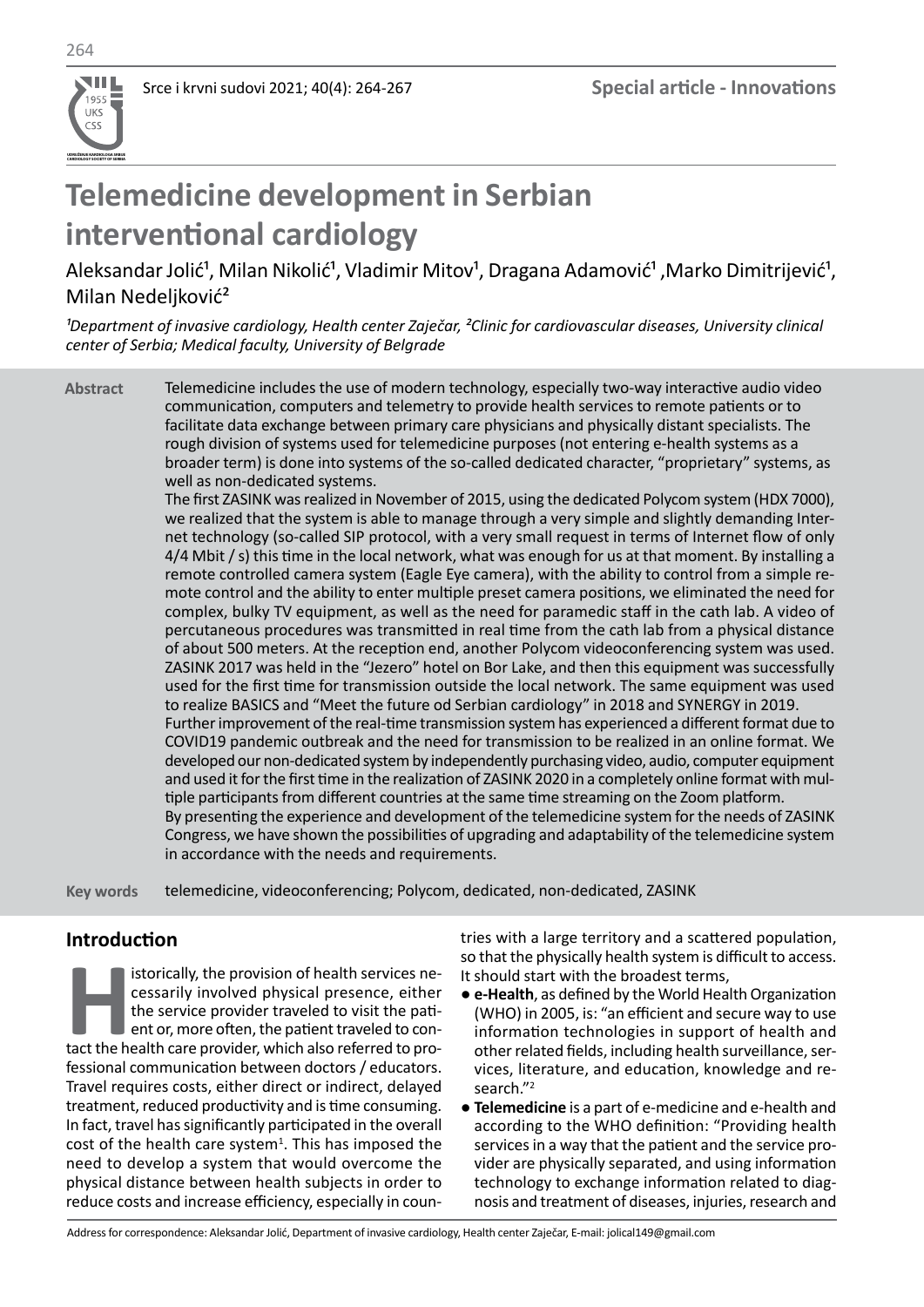development, as well as continuous education of medical professionals "3

It includes the use of modern technology, especially two-way interactive audio / video communication, computers and telemetry to provide health services to remote patients or to facilitate data exchange between primary care physicians and physically distant specialists<sup>4</sup>.

**● TeleHealth** is a broader term than telemedicine, which includes only the use of information technology in remote clinical work. TeleHealth, on the other hand, includes the non-clinical aspect of the remote health care system functioning, such as training and continuous medical education of health professionals, administrative meetings, public health and research purposes<sup>5</sup>.

This includes health information systems that serve to collect, process, analyze and receive data needed for the organization and implementation of health care, but also for research and organization in health care [6]. The relationship between telemedicine, teleHealth and eHealth is presented in Figure 1.



**Figure 1**. T Relationship between eMedicine, telemedicine and TeleHeath

In accordance with the widespread use of mobile devices in everyday life, another type of application of information technologies for medical purposes is defined by the so-called mobile health (mobileHealth, mHealth). **mHealth** is the use of mobile devices for the purpose of health services, exchange and collection of clinical data<sup>7</sup>. Since 2015, over 165,000 mobile applications related to health and health behavior have been available in online stores<sup>8</sup>.

On the other hand, the percentage of households owning a computer in Serbia rose from 50.4% in 2010 to 74.3% in 2020, in the same year 80% of households owned broadband internet and 94.1% owned a mobile phone<sup>9</sup>.

E-learning is used in 84% of countries around the world, 47% of WHO members use some form of electronic records, 80% of countries report the use of social networks in health promotion<sup>3</sup>.

The rough division of systems used for telemedicine purposes (not entering e-health systems as a broader term) is done into systems of the so-called **dedicated** character, "proprietary" systems, as well as **non-dedi-** **cated** systems. Perhaps the difference between these two groups of systems should be described as "plug over play" in the former, and "plug and stay to play" in the latter. By installing a remote controlled camera system (Eagle Eye camera), with the ability to control from a simple remote control and the ability to enter multiple preset camera positions, we eliminated the need for complex, bulky TV equipment, as well as the need for paramedic staff in the cath lab. At the reception end, another Polycom videoconferencing system was used.

## **ZASINK telemedicine development**

In March 2014, the Department of Invasive Cardiology of the Health Center Zajecar was opened as a section for providing coronary angiography, elective and primary percutaneous coronary angioplasty services for the area of eastern Serbia with a gravitational population of about 245,000. As the clinical experience accumulated, there was a need to connect with experts in the field of invasive cardiology from tertiary health care institutions, as well as with local cardiologists and health centers, all in order to improve clinical work and exchange experiences in the treatment of complex cardiac patients.

Everything was based on experiences in the application of IT technologies, using the electronic records system of the Ministry of Health of the Republic of Serbia - "ZIS-Health Information System", which has been in active use since 2012 in our health center. Dedicated equipment used nowadays ZC Zajecar received in 2011 as part of a telemedicine project implemented under the auspices of NALED, the Ministry of Health, and a donation from the "Merck" company, when the equipment from the "Polycom" company was obtained. KC Nis received the same set of equipment, as well as DZ Boljevac, for the purpose of achieving professional communication related to diagnostics and therapy.

On this basis, the first ZAjecar Symposium of Interventional Cardiology (ZASINK) was realized in November 2015 with the participation of eminent lecturers in the field of interventional cardiology from university clinical centers. In the preparation of this event, there was a need for direct transfer of intervention procedures from the cath lab to the venue of the event, which was then the amphitheater of the Health center of Zajecar. Simultaneously with live transmission the lectures were held. Initially, the idea was based on the use of TV systems, which in turn required the presence of complete equipment for the so-called "live" image transmission, as well as the presence of bulky equipment in the cath lab and staff who are not educated to work in sterile medical procedure environment. Insight into the features of the Polycom system (HDX 7000), we realized that the system is able to manage through a very simple and slightly demanding Internet technology (so-called SIP protocol, with a very small request in terms of Internet flow of only 4/4 Mbit / s) this time in the local network, what was enough for us at that moment. By installing a remote controlled camera system (Eagle Eye camera), with the ability to control from a simple remote control and the ability to enter multiple preset camera posi-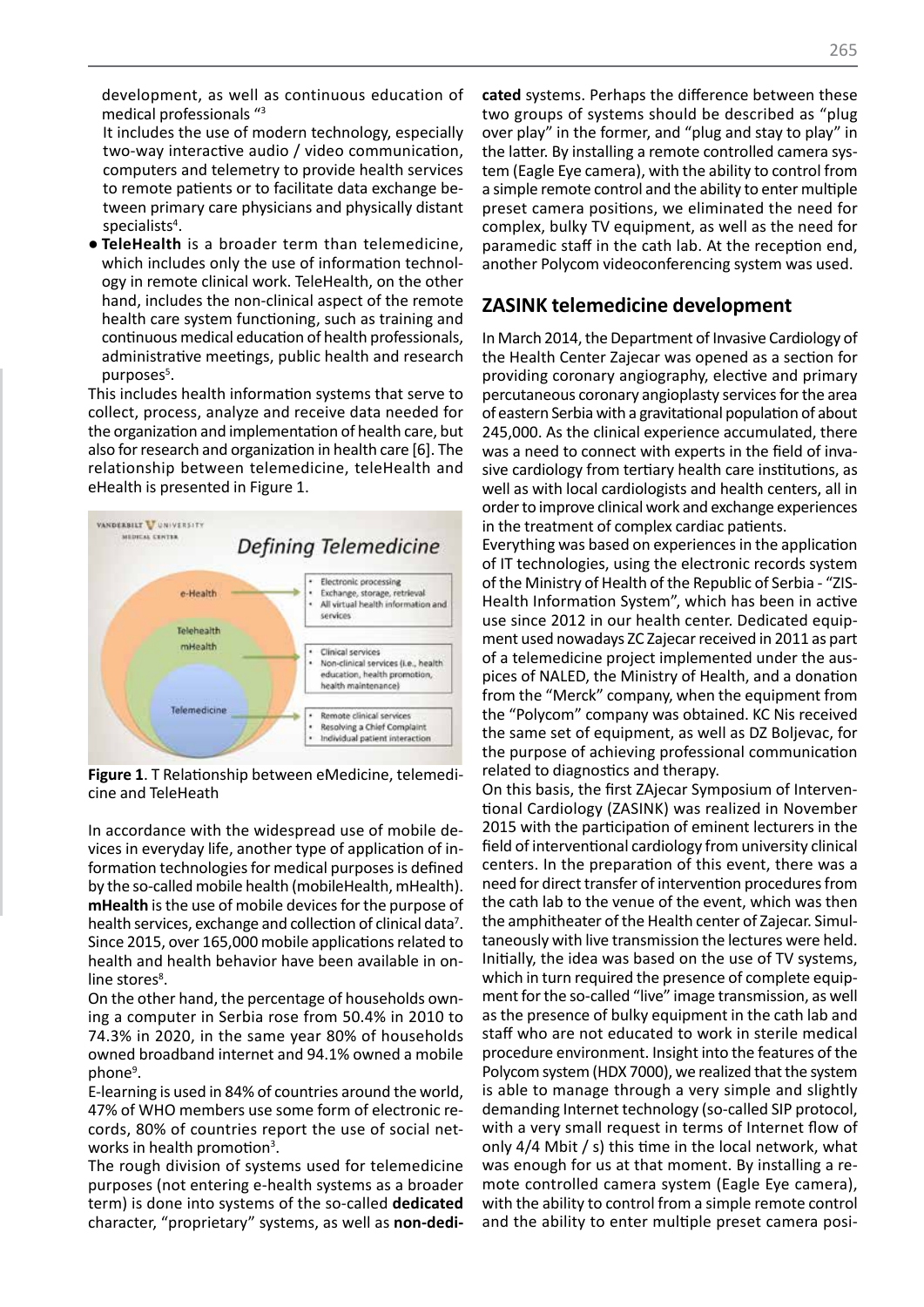

**Figure 2**. The first real time cath lab transmission using local network

tions, we eliminated the need for complex, bulky TV equipment, as well as the need for paramedic staff in the cath lab (Figure 2).

On the other hand, courtesy of the Siemens Serbia service technicians, we got a so-called "parasitic" output from the screen (note, which is a very simple technology that every desktop PC has), i.e. the so-called "imager", which simply connected to the PC input of the Polycom system, was visible at the reception end. Until then, the broadcasts from the cath lab took place by recording the screen of the imager in the cath lab with a professional TV camera! These first steps were characterized by the transmission of sound through a conference, i.e. "desktop" microphone, which provided satisfactory sound quality for the time.

A video of percutaneous procedures was transmitted in real time from the cath lab from a physical distance of about 500 meters. At the reception end, another Polycom videoconferencing system was used (courtesy of the staff of the health center in Boljevac).

The application of this system was used again in 2016, also for the transfer to the amphitheater of DZ Zajecar. ZASINK 2017 was held in the "Jezero" hotel on Bor Lake, and then this equipment was successfully used for the first time for transmission outside the local network (Figure 3).

The use of this equipment did not go unnoticed by the cardiology community in Serbia, and the same equip-



**Figure 3.** The first real time cath lab transmission outside the local network (using internet)

ment is used for transmission from 3 different points, cath labs in KC of Serbia, IKVB Vojvodina to the main room at BASICS in 2018, as a leading professional meeting from the field of interventional cardiology in Serbia. In the same year, both systems from eastern Serbia (Zajecar and Boljevac) were used in the realization of the meeting "Meet the future of Serbian cardiology" organized by the Institute for Cardiovascular Diseases, Sremska Kamenca. The equipment was used to assist in the realization of the "SYNERGY" meeting in 2019. Further improvement of the real-time transmission system has experienced a different format due to COVID19 pandemic outbreak and the need for transmission to be realized in an online format. We developed our nondedicated system by independently purchasing video, audio, computer equipment and used it for the first time in the realization of ZASINK 2020 in a completely online format with multiple participants from different countries at the same time streaming on the zoom plat-

#### **Conclusion**

form (Figures 4 and 5).

By presenting the experience and development of the telemedicine system for the needs of ZASINK Congress, we have shown the possibilities of upgrading and adaptability of the telemedicine system in accordance with the needs and requirements.



**Figures 4 and 5**. Online zoom platform streaming